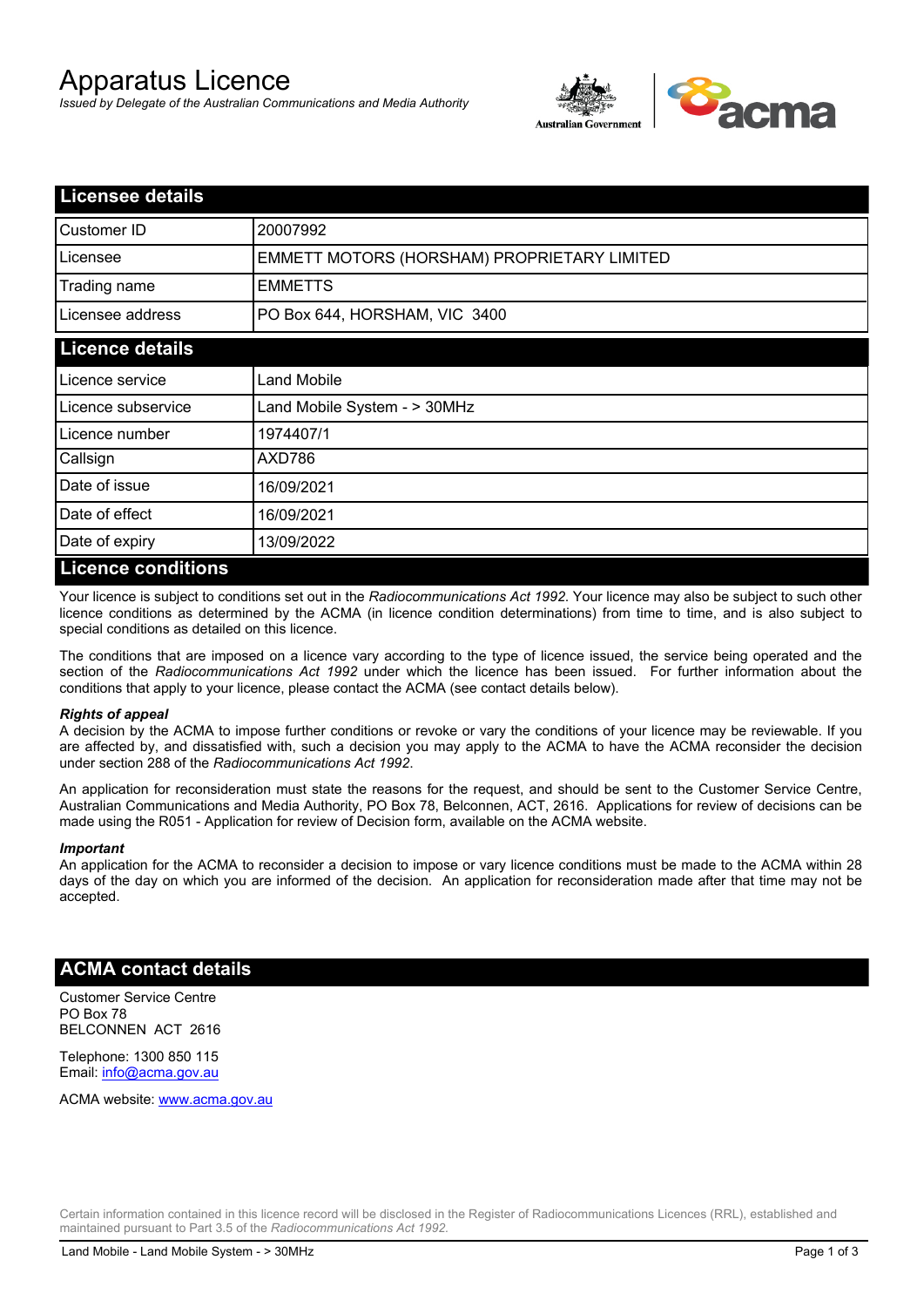# **Advisory Notes applying to licence no.: 1974407/1**

Conditions applicable to the operation of Land Mobile System station(s) authorised under this licence can be found in the Radiocommunications Licence Conditions (Apparatus Licence) Determination and the Radiocommunications Licence Conditions (Land Mobile Licence) Determination. Copies of these determinations are available from the ACMA and from the ACMA home page (www.acma.gov.au).